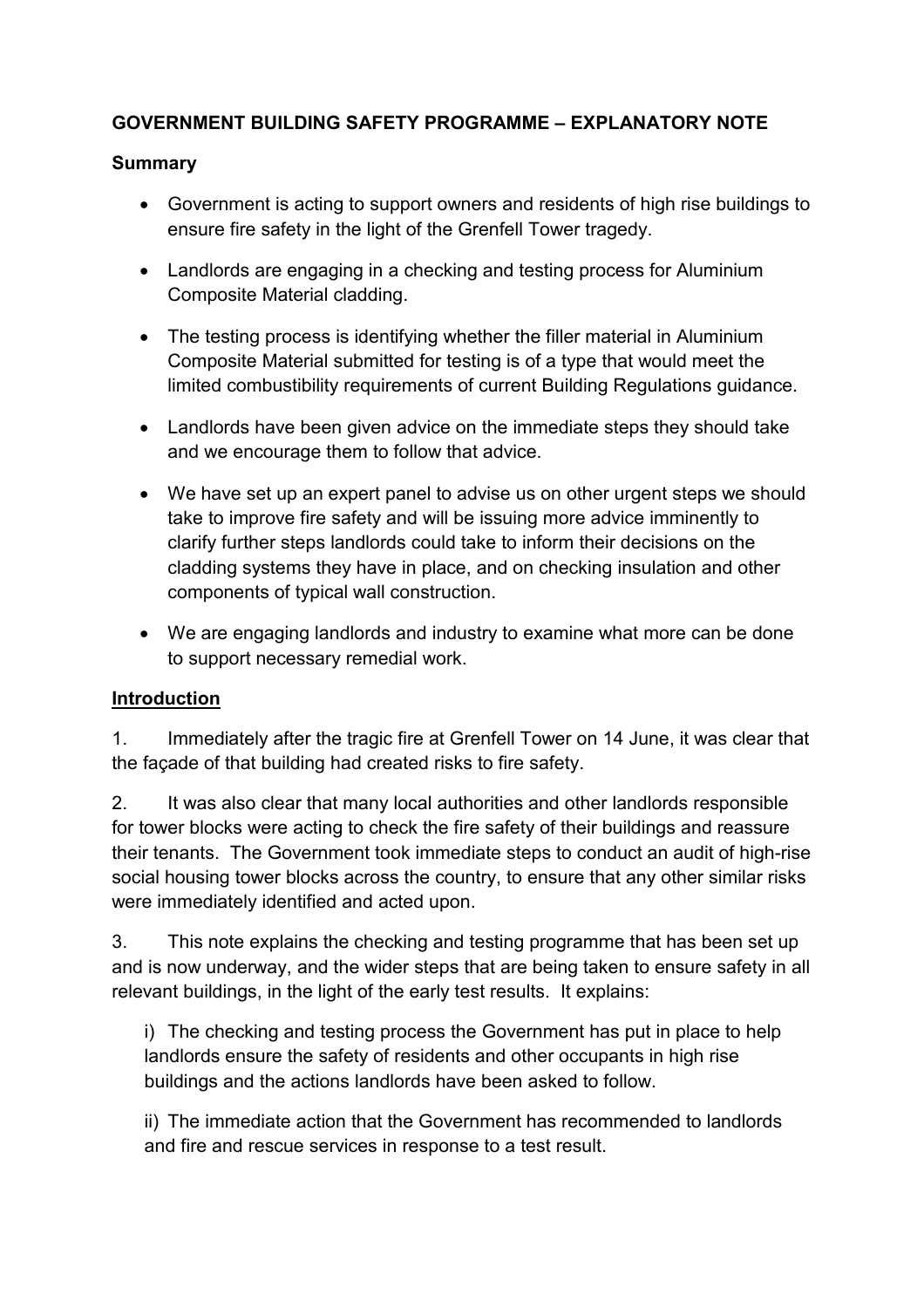iii) The further action that is underway to support landlords and councils including working with suppliers to replace cladding and other materials where that is necessary.

4. The Government has been in close contact with local government, housing associations, other public and private sector landlords, fire and rescue services and a number of fire and building safety experts to work through the implications arising from the Grenfell Tower fire for other high rise buildings. It is also engaging wider industry bodies and organisations on next steps and would welcome comments or suggestions on the elements contained in this note. These should be directed to housingchecks@communities.gsi.gov.uk.

# **i) Checking and testing Aluminium Composite Material (ACM) cladding**

5. On Saturday 17th June, the Department for Communities and Local Government convened a group of technical experts to provide advice on the best immediate steps Government could take to help local authorities and other landlords address the fire safety concerns that tenants living in tower blocks similar to Grenfell Tower would undoubtedly have.

6. While it was too early for the full and exact reasons for the speed of the spread of the Grenfell Tower fire to be known, the experts agreed that, from the information available, additional tests should be undertaken urgently on Aluminium Composite Material cladding. On the advice of the experts, the Department wrote to local authority and housing association landlords on 18 June, asking them to

- identify all their residential tower blocks (properties over 18 metres in height<sup>1</sup>),
- identify those with aluminium type external cladding and inspect those to establish whether the panels were made of an Aluminium Composite Material, so that they could be submitted for testing through a process being established by the Department,
- provide a wider range of information about their tower blocks, and
- continue checking that they have robust fire assessments for their stock, drawing attention to the Local Government Association's comprehensive guidance, *Fire Safety in purpose-built blocks of flats*.

7. The Department wrote again to all social landlords on 19 June setting out the process they should follow to submit samples of ACM cladding to the Building Research Establishment for testing and the first samples were received and tested on Wednesday 22 June.

 $\overline{a}$ <sup>1</sup> The height at which relevant and additional fire safety requirements are triggered in paragraph 12.7 of Building Regulations Fire Safety Approved Document B guidance.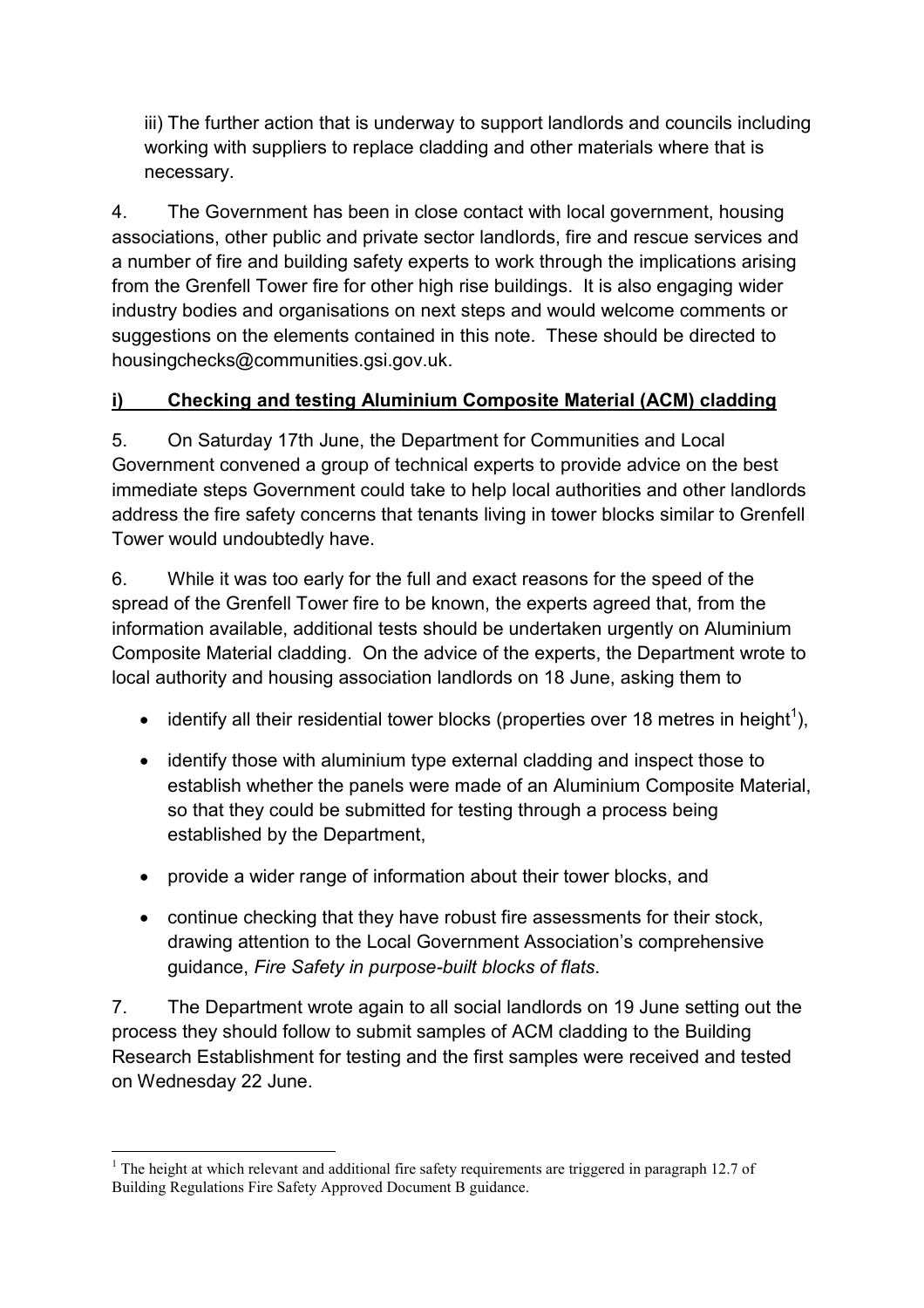8. The Department has also extended this checking and testing approach to residential tower blocks owned by private landlords and to tall buildings in the public sector, including hospitals and schools.

9. We are aware that there has been some uncertainty about and criticism of the tests being applied to ACM panels at the Building Research Establishment. By the end of Thursday 29 June, 100% of the panels that had been tested did not have the limited combustibility required to meet building regulations guidance. With such a high failure rate, Government, landlords, residents and others naturally want to be sure that the tests are right and accurate.

10. The test was designed and put in place on the advice of the expert group to provide a quick and reliable way to help landlords identify the type of ACM cladding present on their buildings in order to take appropriate action. Annex A to this note sets out in more detail the testing process and how it relates to fire safety and the Building Regulations.

11. In summary, the Building Regulations guidance sets a requirement for external walls on all buildings not to allow fire spread. And it identifies the use of combustible materials in a cladding system – insulation product, filler materials, etc as a risk to fire spread in tall buildings. The Department's view, supported by expert and legal advice, is that external walls in a tower block can meet the Building Regulations requirement for resisting fire spread in two ways, set out in more detail in Annex A.

- The first is for each individual component of the wall (insulation, filler, etc) to be of limited combustibility, and to each meet set standards for this.
- The second is to ensure that all the combined elements of a wall, when tested as whole system, have sufficient fire spread resistance to meet a set standard.

12. The tests being conducted at BRE are testing only whether the core or filler of ACM panel samples being submitted are of a type that would fail the limited combustibility test for an individual element of a wall in a tall building (the first of the requirements summarised above). It is possible, therefore, that ACM panels that have a core material that is not of limited combustibility, might be safe if installed as part of a whole wall system that meets the second test described above. We are not aware of any such systems having passed the necessary tests but have asked a newly established expert advisory panel to look into this further.

13. We are also aware that some ACM panels are accredited as having a 'Class 0' rating for the surface. But that, in the Department's view, supported by expert advice, is a rating for the surface only and does not cover the limited combustibility requirement for the core or filler material within an ACM panel.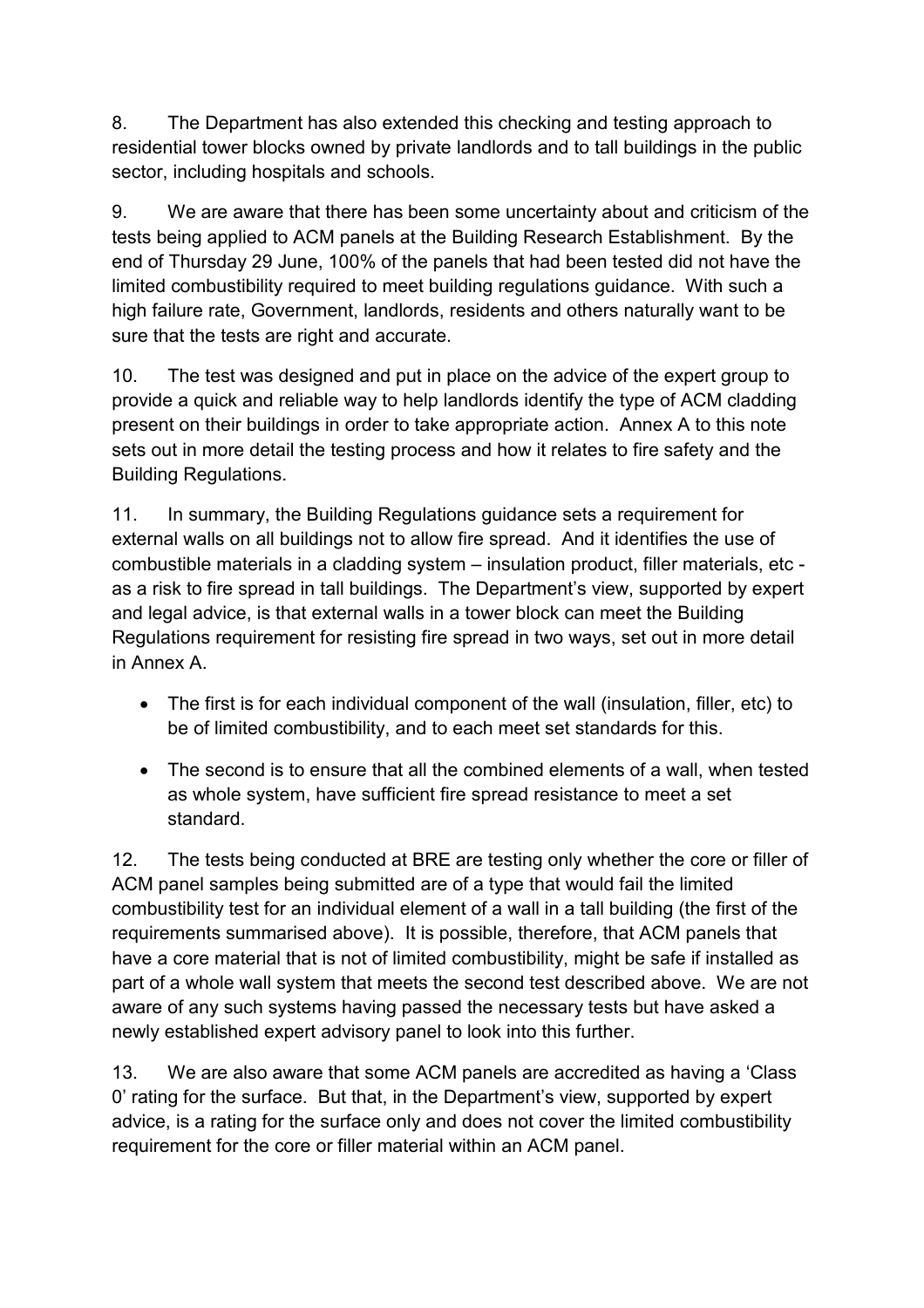# **ii) Action landlords should take**

14. On 22 June, the Department wrote to all local authorities and housing associations with advice, drawn up by the group of experts we convened on 17 June, on the immediate steps they should take if it is assessed that they have buildings with ACM cladding of the type that would not meet limited combustibility requirements.

15. It includes engaging residents, seeking the support of the Local Fire and Rescue Service and undertaking urgent fire risk assessments, as well as checking physical fire safety measures (such as fire doors, smoke control systems and fire fighting facilities) and building construction components such as the integrity of walls that act to prevent fire spread and the safety of insulation and other materials in the façade of the building.

16. In particular, this advice also reflects emerging findings from the Grenfell Tower fire investigation in relation to the importance of fire doors and smoke extraction, accessibility to the base of tower blocks for fire fighting appliances, and checking insulation materials in the exterior facade.

17. We encourage all landlords with tower blocks with ACM cladding to act on this advice, repeated at Annex B of this note, to ensure the safety of residents.

# **iii) Further action underway**

18. Understandably, local authorities and other landlords want greater clarity on whether ACM panels on their tower blocks could be part of a wider, safe wall system despite having been identified as likely to fail the limited combustibility test for individual wall components, That is a matter which landlords should consider carefully, consulting the original specifications and designs for the cladding, the designers, engineers and contractors who carried out the work, and the building inspectors who certified it.

19. We want to support landlords in this position. So we have drawn together a panel of experts to advise us on further steps which could be taken to improve the safety of tower blocks in advance of further findings emerging from the Grenfell Tower fire investigation and the public inquiry. This panel of experts met for the first time on Thursday  $29<sup>th</sup>$  June and agreed to consider urgently what further advice or testing could be provided to help landlords conclude whether cladding systems that included ACM panels could be regarded as sufficiently safe. We expect that further advice to be available next week to help landlords consider what further steps they should take.

20. Following its initial meeting on  $29<sup>th</sup>$  June, the panel concluded that: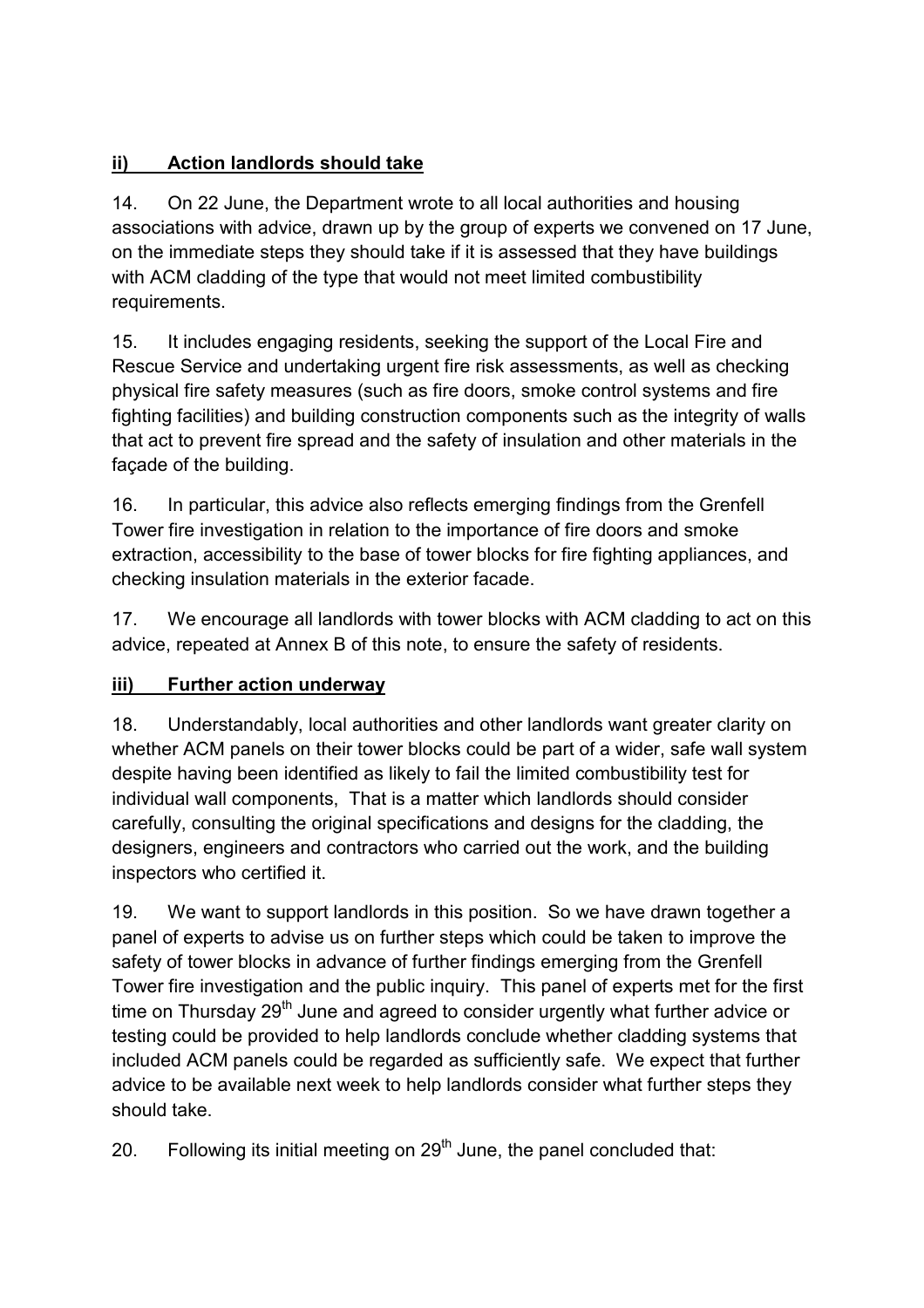"The tests that are currently being conducted are a screening test to identify which ACM panels are of concern. It tests the filler – the core of the panel – to check if it is of limited combustibility (category 1) or not (category 2 or 3). This is in line with the requirement of the Building Regulations guidance. The filler is one element of the overall cladding system.

If the panel core fails the test we would expect the landlord to take the recommended interim fire safety measures issued on 22<sup>nd</sup> June.

Early next week the Expert Panel will consider whether these panels can be used safely as part of a wider building external wall system, and therefore could remain on a building under certain approved circumstances. If, in the meantime, a landlord chooses to take down and replace cladding, care should be taken to consider the impact that removal may have on the other wall elements, especially insulation, and therefore on the overall fire integrity of the building as well as other Building Regulation requirements."

21. The expert panel have also been asked to consider whether there is any further practical advice or support that could be offered to landlords to help them check the fire safety of insulation and other materials in the façade of tower blocks.

22. In addition to the work of the expert panel, the Department is engaging further with landlords and industry to examine what further steps can be taken to facilitate remedial action necessary to improve the fire safety of tower blocks.

23. We will report progress with this work on a regular basis.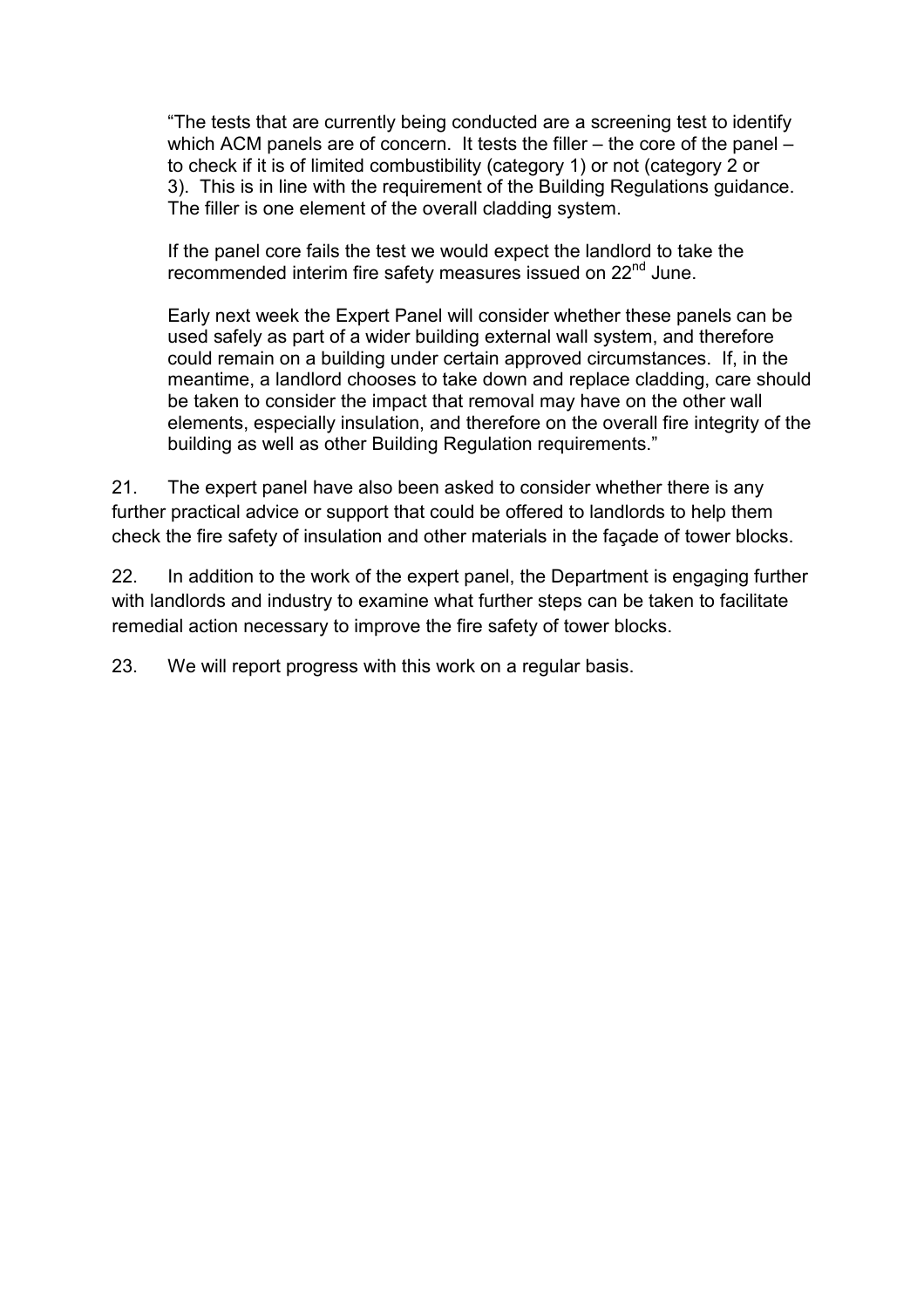### Annex A

 $\overline{a}$ 

# **ALUMINIUM COMPOSITE MATERIAL CLADDING SCREENING TEST METHODOLOGY**

1. This note describes the methodology employed for the tests of Aluminium Composite Material (ACM) cladding panels currently being undertaken by the Building Research Establishment on behalf of the Department for Communities and Local Government.

2. The Department received advice from a group of experts that three types of ACM panels were on the market (each with a different core material), and likely to have been used in recent works, and that the core of only one of these would satisfy the definition for a material of limited combustibility $^2$ , as would be necessary to satisfy the guidance for high-rise buildings (over 18m in height) in Approved Document B (Fire Safety) guidance (ADB).

3. Limited combustibility is a term used in the UK and defined in table A7 of ADB against both national and European standards. ADB notes that, for the purpose of ADB, a material that is classified as A2 in the relevant European test standard, EN 13501-1 (or the national standards also set out in table A7), would also be acceptable as a material of limited combustibility. While the surface of a panel may be classified as Class 0, this does not address whether the filler material in the core of the panel meets the definition of limited combustibility.

4. The Building Research Establishment (BRE) was asked to develop a screening test to determine which type of Aluminium Composite Material had been used in the cladding. The screening test is not stricter than those set out in the Approved document. It will show whether the core of the sample provided has flame retardant properties and this provides a high degree of certainty as to the type of panel that has been screened.

5. The equipment and procedures used in the screening tests are based on the BS EN ISO 1716:2010<sup>3</sup> test standard. As the purpose of this testing was to quickly and reliably screen the core material within the panel, the full procedures set out in the BS EN ISO 1716:2010 test standard have not been followed as they are unnecessary to determine which type of panel has been submitted for the screening test. These screening tests should not be confused with a formal classification test against this standard.

<sup>&</sup>lt;sup>2</sup> Material of limited combustibility is defined in table A7 of Approved Document B. This allows for products to be tested using the procedures given in BS 476-11:1982 or classified A2 using the procedures given in BS EN 13501-1:2007.

<sup>&</sup>lt;sup>3</sup> The BS EN ISO 1716:2010 test standard is one of the suite of standards set out in BS EN 13501-1:2007 used to classify the reaction to fire performance of construction products.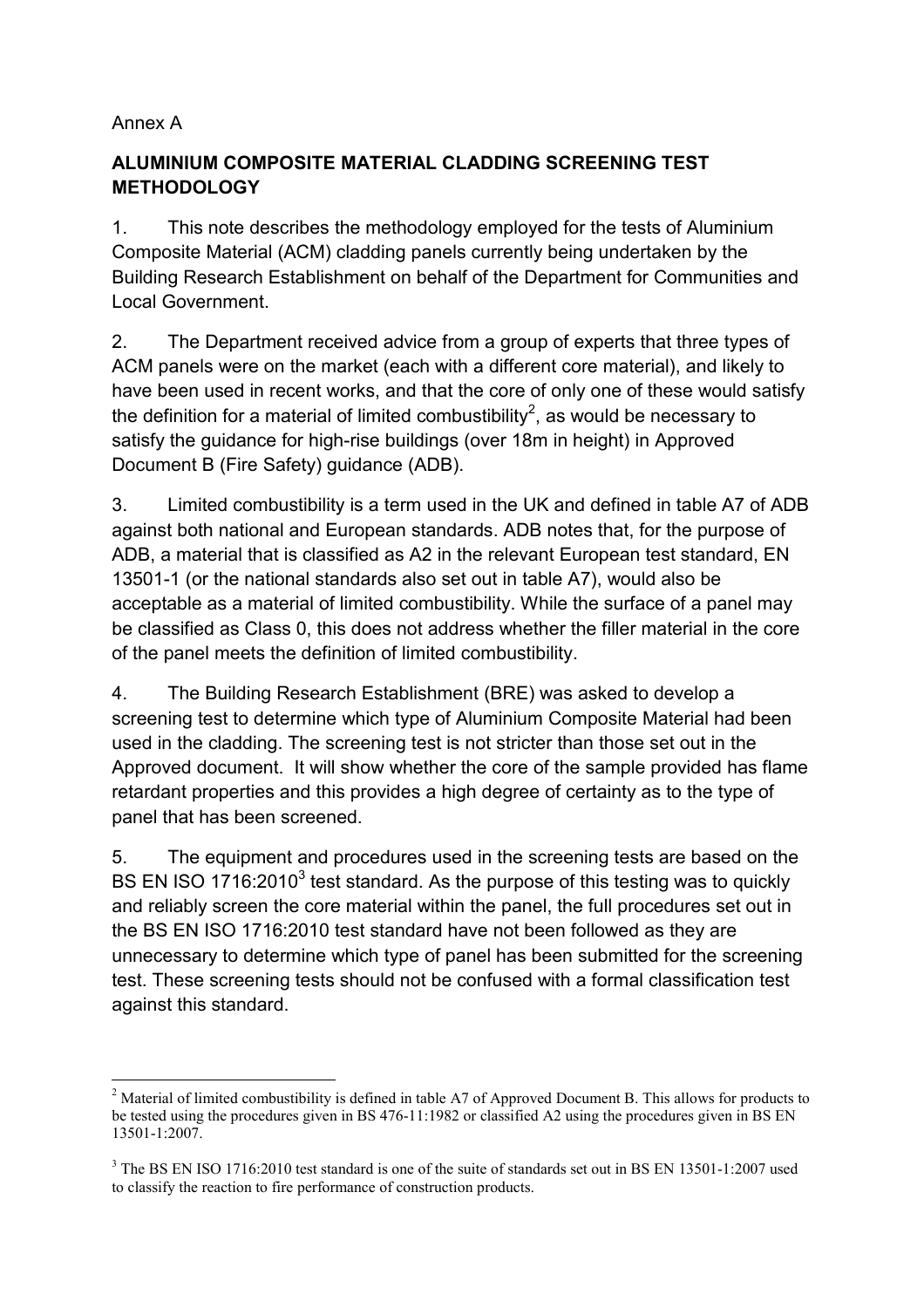6. The result of the screening test indicates the performance achieved for the core material in terms of three categories which relate to the three types of ACM panel available:

- **Category 1** means that the result is in line with the definitions of materials of limited combustibility (defined in paragraph 3 above).
- **Category 2** means that the result does not achieve the definitions of category 1 but does have some limited flame retardant properties.
- **Category 3** means that the result does not achieve the definitions of materials of limited combustibility and has no flame retardant properties. Commonly, the core in this case comprises polyethylene without the addition of the flame retardants that enable achievement of the Category 2 result.

7. These categories were defined by calibrating the results of the screening test against samples of ACM filler with a known performance.

8. A specific report is being provided for the landlord for each sample tested, accompanied by advice on steps that may need to be taken. For material found to be in Categories 2 or 3, landlords have been requested to take action as set out in the advice note which the Department issued on 22 June, attached as Annex B to this document.

9. We are aware that some landlords have questioned whether an ACM panel's failure to meet the definitions for limited combustibility means in all cases that it is not compliant with the building regulations.

10. To ensure building regulations requirements have been met as regards external fire spread, Schedule 1 Section B4(1) of the Building Regulations 2010 requires that: "The external walls of the building shall adequately resist the spread of fire over the walls and from one building to another, having regard to the height, use and position of the building". Approved Document B (ADB) provides guidance on how to meet that requirement. For external wall construction, there are two ways under ADB to achieve this:

Option 1: Ensuring that each individual component of the wall meets the criteria for limited combustibility set out in the ADB paragraphs 12.5 to 12.9; or

Option 2: Ensuring the facade system has met the acceptance criteria in BR 135, in accordance with BS 8414.

11. To date we have not been provided with any evidence that the ACM panels in category 2 or 3 of the screening test have been shown to meet the BR135 Criteria. However, it may be possible for individual materials that do not meet the limited combustibility definitions to be used where they form part of a system that meets the requirements set out in Option 2 above. In order to determine if a specific cladding assembly meets the expected performance, building owners will need to seek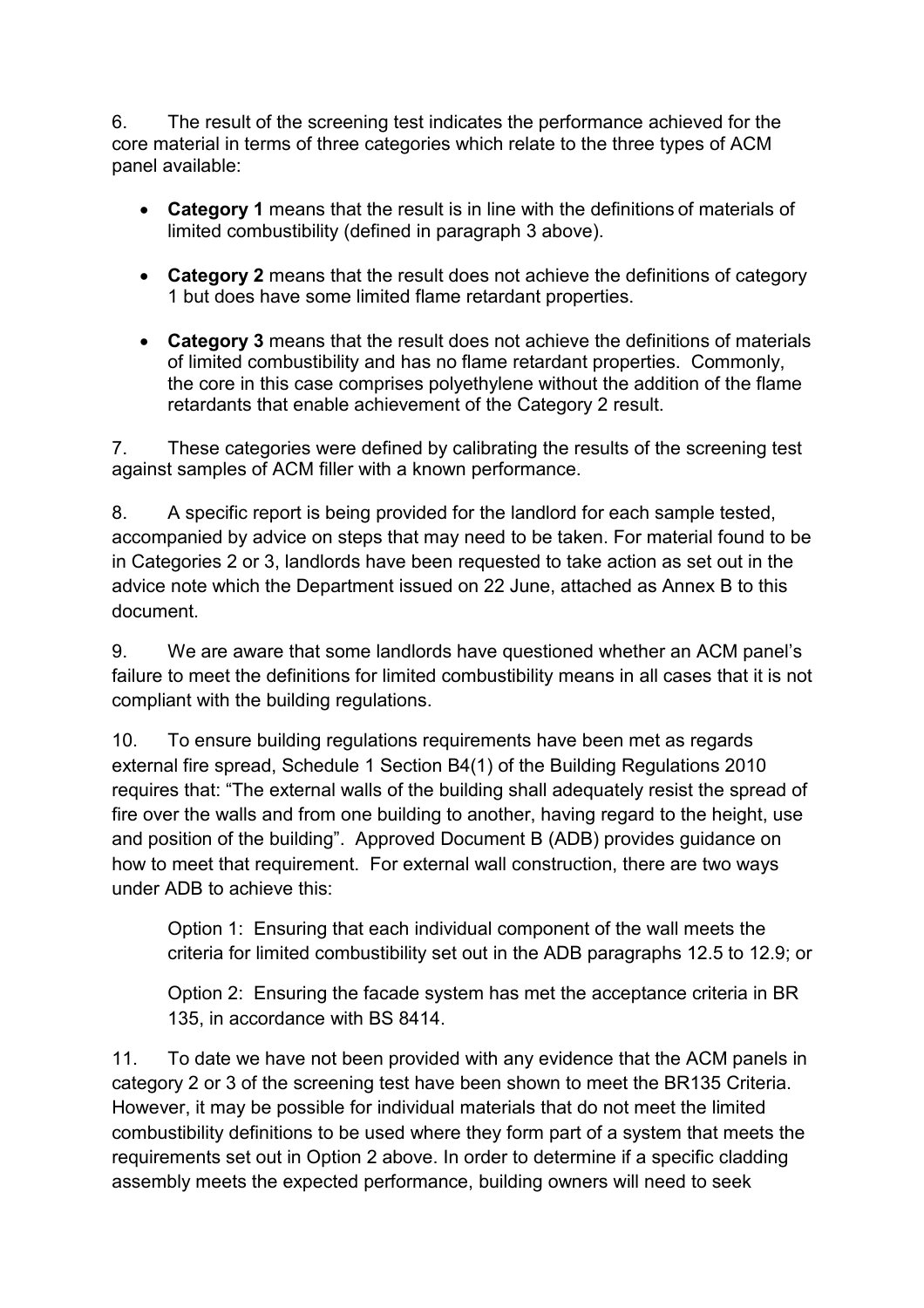specialist advice from a competent professional who specialises in the fire performance of cladding assemblies.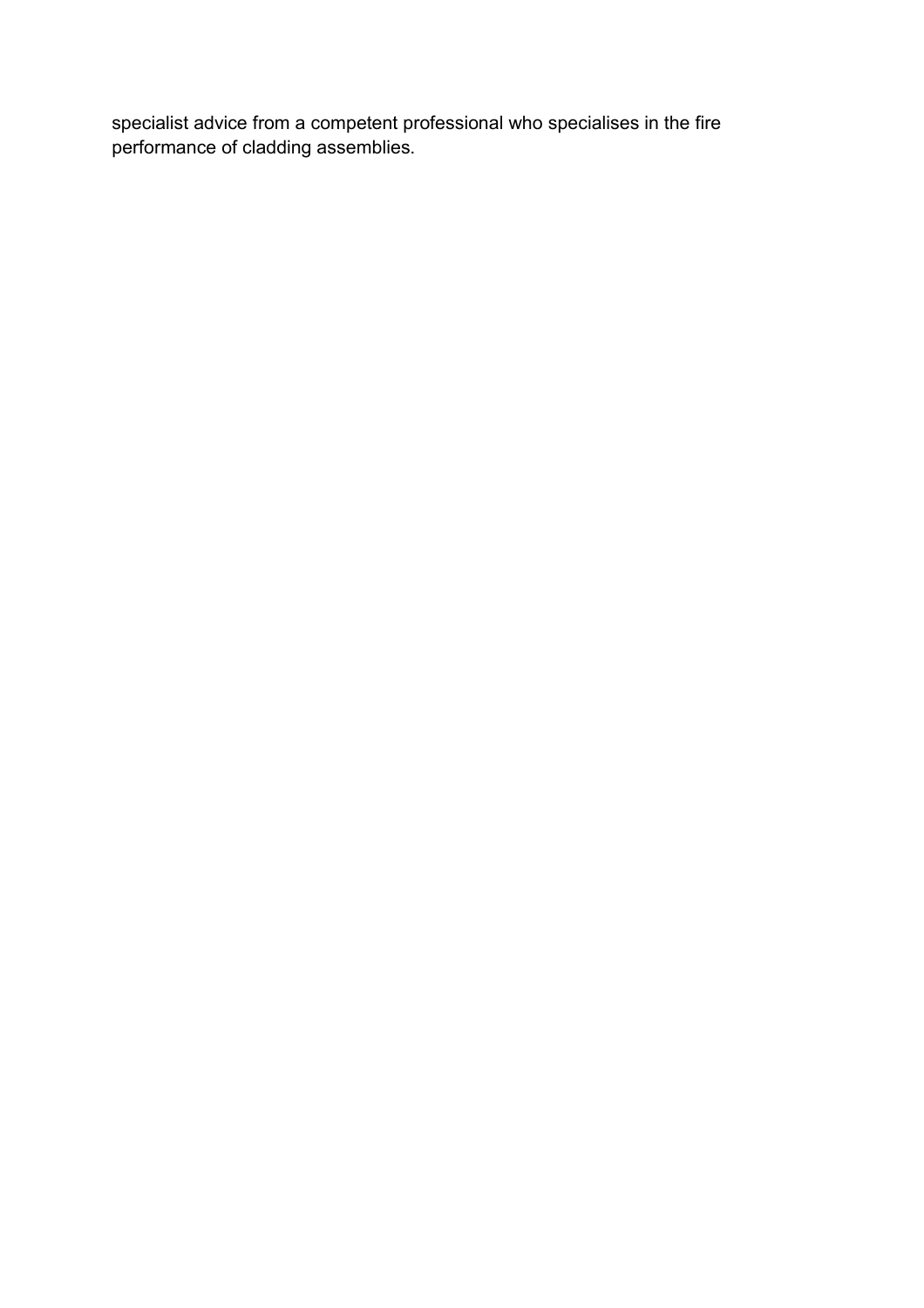### Annex B

 $\overline{a}$ 

### **EMERGENCY FIRE SAFETY REVIEW**

If it is determined that the insulation within Aluminium Composite Material  $(ACM)^4$  is unlikely to be compliant with the requirements of the current Building Regulations guidance, it is essential that you **immediately** implement the following interim mitigating measures to ensure the safety of residents, pending replacement of the cladding.

#### **Interim measures recommended by independent panel of experts**

Notify Fire and Rescue Service.

Inform your local fire and rescue service fire safety/protection department. Failure to do so may put fire-fighters as well as residents at risk. The fire and rescue service will carry out an urgent inspection with the 'responsible person' to ensure that they are identifying and introducing appropriate interim measures, as set out below. The fire service will carry out a further inspection once the interim measures have been completed:

- Check that the fire risk assessment has been carried out within the previous 12 months and that the recommendations within the action plan of the assessment have been completed; also, confirm that there have been no material changes (to the building, the fire safety measures or the occupancy) that could, potentially, undermine the validity of the fire risk assessment. If no fire risk assessment has been carried out, you must immediately arrange for a fire risk assessment to be carried out by a competent person (eg by a person who is listed on a register of fire risk assessors operated by a professional body or certification body, or, preferably, by a company that is certificated by a third party certification body, that is, itself, accredited by the United Kingdom Accreditation Service to operate the certification scheme). Guidance on choosing a competent assessor is here <http://www.cfoa.org.uk/19532>
- Engage with residents to ensure they fully understand the emergency fire procedures in the building, particularly the meaning of "stay put". Ensure that fire procedure notices are accurate.
- Check that, at ground level, or on any balconies, there are no combustible materials (eg storage of refuse) in the vicinity of the cladding. Ensure that there are measures to prevent combustible materials in such locations (eg by

<sup>&</sup>lt;sup>4</sup> For the avoidance of doubt; the core (filler) within an Aluminium Composite Material (ACM) is an "insulation material/product", "insulation product", and/or "filler material" as referred to in Paragraph 12.7 ("Insulation Materials/Products") in Section 12 "Construction of external walls" of Approved Document B (Fire safety) Volume 2 Buildings other than dwelling houses. (The important point to note is that Paragraph 12.7 does not just apply to thermal insulation within the wall construction, but applies to any element of the cladding system, including, therefore, the core of the ACM).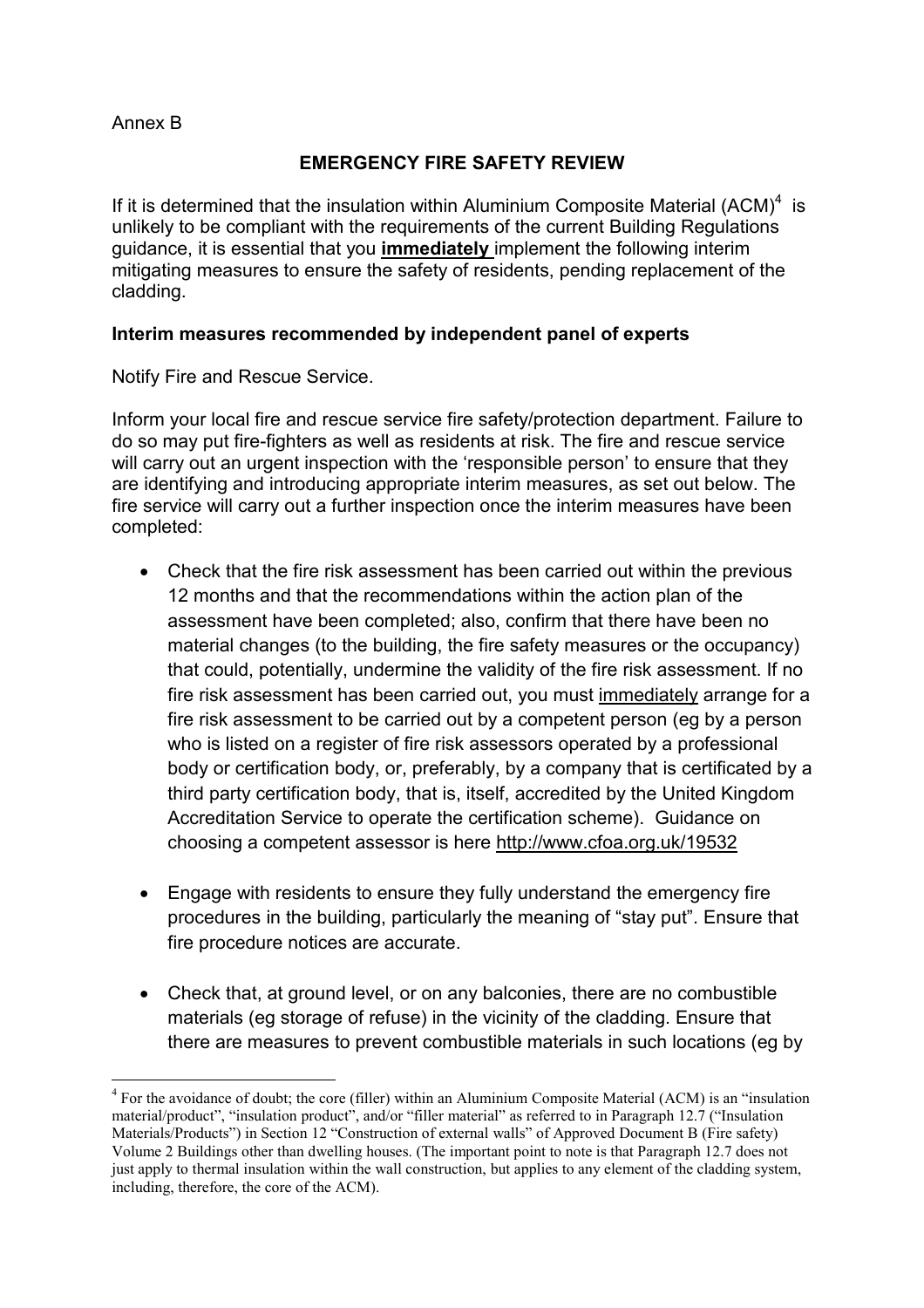temporary barriers or instructions to residents). Instruct residents that they must not have any barbeques on any balcony.

- Check that all flat entrance doors, and doors that open onto escape corridors and stairways, are fire-resisting and effectively self-closing against any resistance of a latch (or, for example, in the case of plant rooms or cupboards, are kept locked shut.) For guidance on these doors, consult the Local Government Association guidance on fire safety in purpose-built blocks of flats - <https://www.local.gov.uk/fire-safety-purpose-built-flats> - but, in general, doors that were deemed to be fire-resisting at the time of construction of the block will be satisfactory. Replace any non-fire-resisting doors (such as nonfire-resisting upvc doors) immediately with doorsets (i.e. doors and frames) that are third party certificated as providing at least 30 minutes fire resistance.
- Check all walls that separate flats, plant and store rooms, etc from escape routes to ensure there are no obvious routes for fire or smoke spread (eg, holes where services, such as pipes and cables, pass through walls).
- Check that any smoke control systems, including associated fire detection systems, are operating correctly.
- Check all facilities provided for fire-fighters, including fire-fighting lifts and dry or wet rising mains. If you have **ANY** concerns you should contact your local fire and rescue service, who will, if they have not already done so, carry out an inspection to ensure functionality.
- Ensure that there is sufficient roadway access and hardstanding for firefighting vehicles attending incidents and to be set up to fight any fire externally.
- Check that insulation or other materials that form the façade meet all relevant standards.

If the building is protected by an automatic sprinkler system (or equivalent fire suppression system) you might not need to take any further interim measures before replacement of the cladding.

If the building is not protected by a suitable suppression system you must consider the need for interim measures. The measures adopted need to be based on an assessment of the risk by a competent person, but the following must, at least, be considered:

 Residents to be advised to ensure all smoke alarms are present and working in their flat; to report concerns about fire safety measures in the building (eg